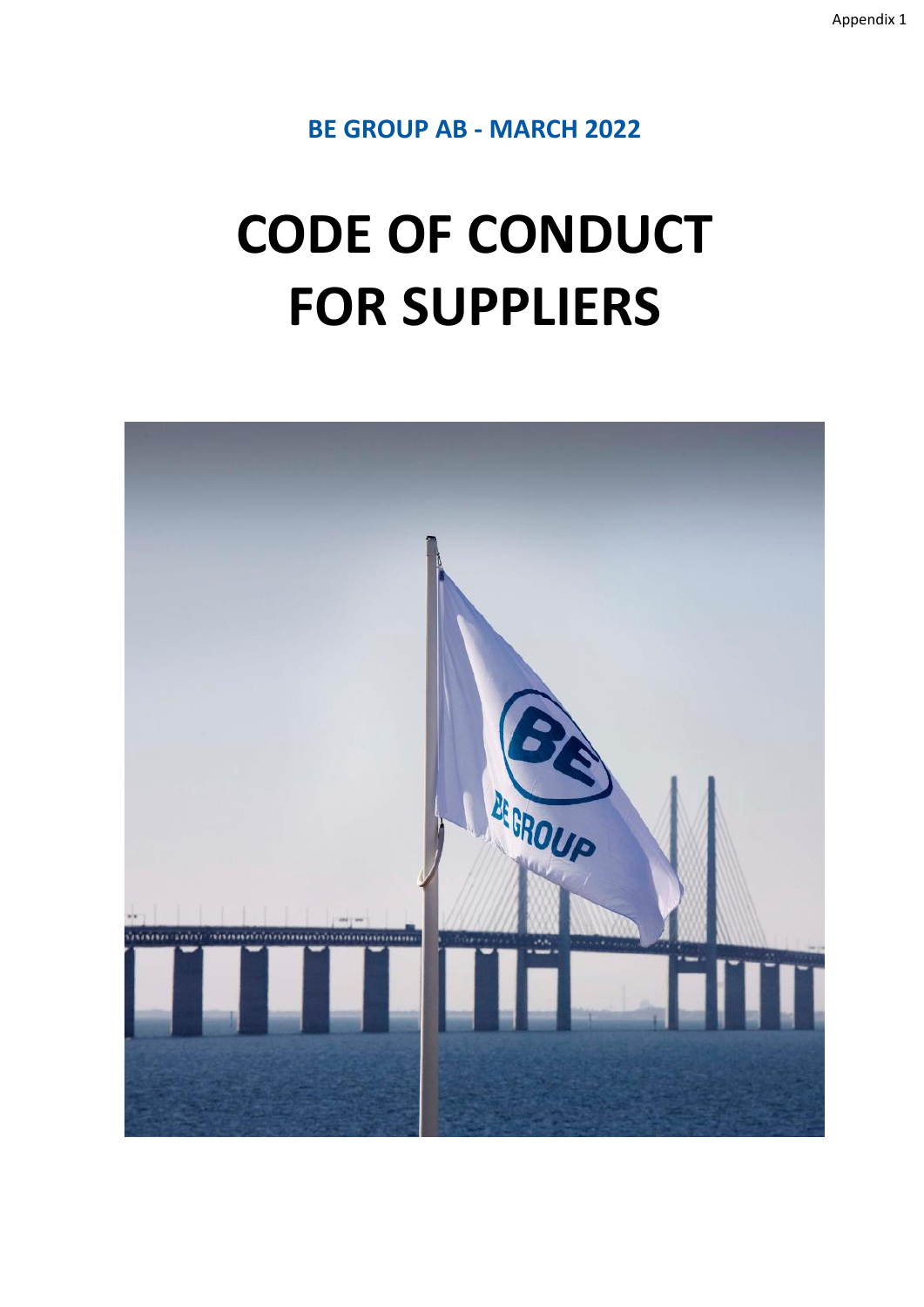## **TABLE OF CONTENT**

| <b>INTRODUCTION</b>           | 3  |
|-------------------------------|----|
| CODE OF CONDUCT FOR SUPPLIERS | 3  |
| <b>COMPLIANCE WITH LAWS</b>   | 3  |
| LABOUR AND HUMAN RIGHTS       | 4  |
| HEALTH AND SAFETY             | 5  |
| <b>ENVIRONMENT</b>            | 7  |
| ANTI-CORRUPTION AND ETHICS    | 8  |
| <b>MANAGEMENT COMMITMENT</b>  | 10 |
| <b>REFERENCES</b>             | 11 |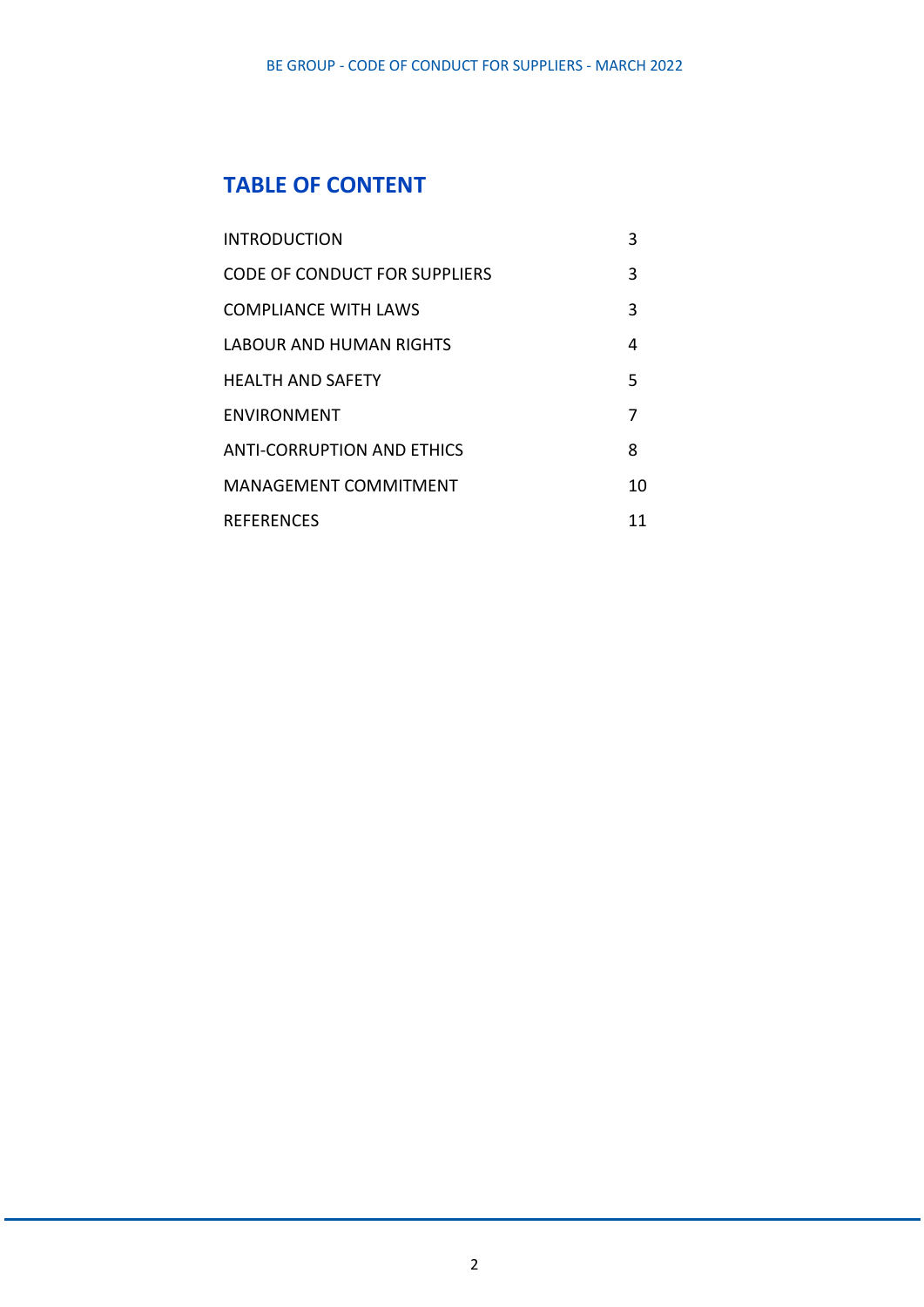## **INTRODUCTION**

BE Group expect compliance with our Code of Conduct for suppliers, but recognize that embracing these fundamental principles is a dynamic process rather than a static status and encourage suppliers to support our continuous search to improve.

## **CODE OF CONDUCT FOR SUPPLIERS**

At BE Group AB we are committed to being the first choice partner for our customers.

In order to build trust and confidence and to show our commitment to Sustainable Development throughout the entire value chain of our operations, including our suppliers, we ask all our suppliers to agree and comply with our Code of Conduct for Suppliers. As a Supplier, you should also ensure that the practices and principles outlined in our Code of Conduct for Suppliers flow down throughout your own supply chain.

The Code of Conduct for Suppliers specifies the minimum standards expected of all suppliers to BE GROUP AB. Within their sphere of influence, BE GROUP AB also encourage suppliers to apply these minimum standards to their subcontractors and sub-suppliers. Furthermore, we also encourage suppliers to strive to live up to both international and industry best practices.

BE GROUP AB expects compliance with the Code of Conduct for Suppliers, but recognizes that embracing these fundamental principles is a dynamic rather than static process and encourages suppliers to support our mission through a never ending search to improve.

In order to demonstrate and communicate work and improvement toward the principles, the supplier is expected to possess necessary internal instruments (e.g. measuring procedures, tools and indicators).

BE GROUP AB or a third party assigned by BE GROUP AB may review or conduct onsite audits to assess the supplier's status and progress towards the principles.

BE GROUP AB employees with supplier relations are to make sure that the Code of Conduct for Suppliers is well known and understood by the suppliers.

## **COMPLIANCE WITH LAWS**

You are required to comply with all applicable laws and regulations and with our Code of Conduct for Suppliers, including when our Code sets a higher standard than, but does not conflict with, legal requirements. Customs or local practices never take precedence over legal requirements. If you find that our Code of Conduct for Suppliers is in conflict with applicable legal requirements, you should inform the relevant BE Group AB manager.

We require our suppliers to comply with applicable regulations including sanctions and import/export restrictions related to certain products, and to not do business with sanctioned individuals, countries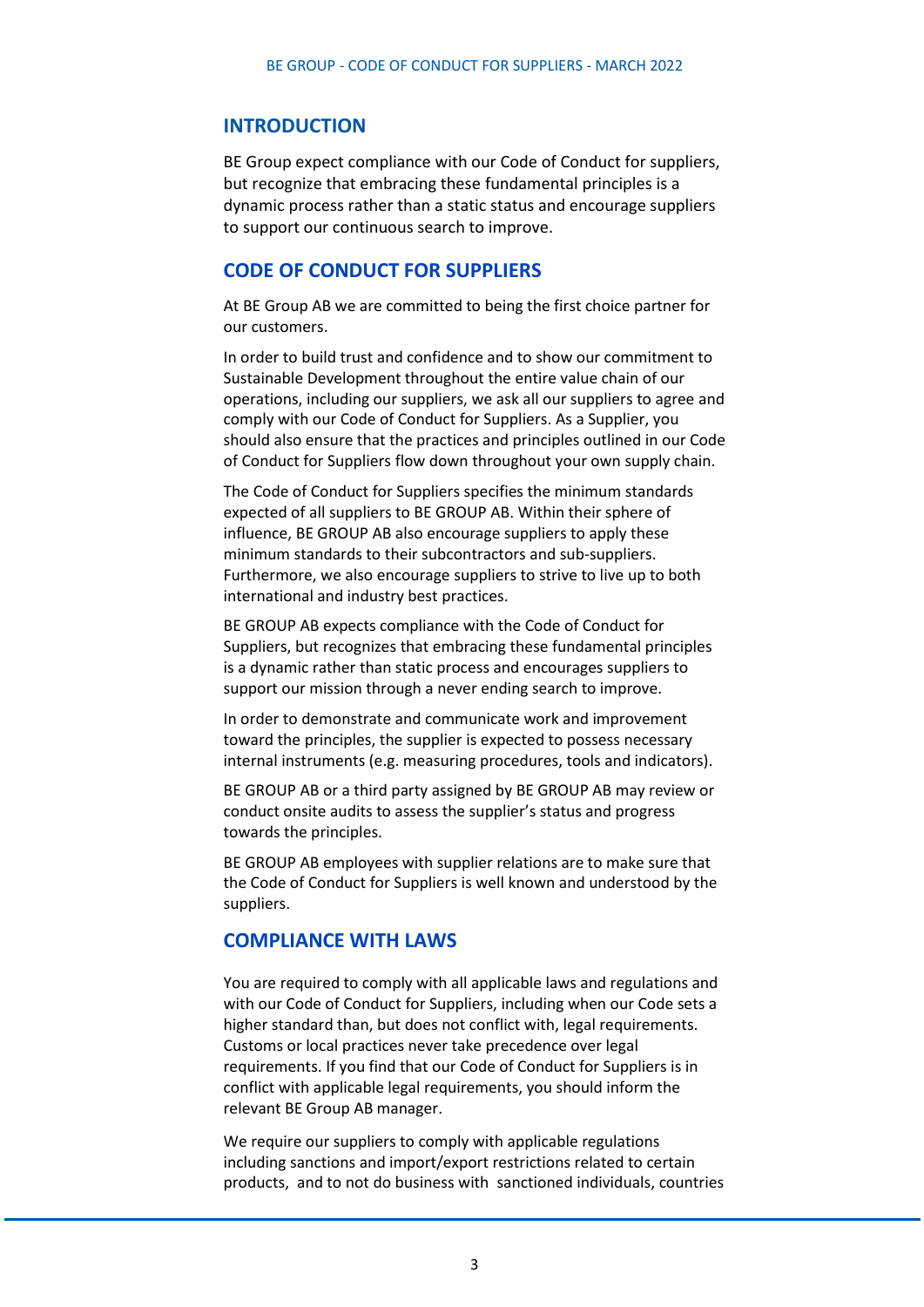or businesses. Sanctions lists are maintained by the United Nations, the EU and the United States among others.

With this in mind we expect our suppliers to know its external parties and be transparent about the real beneficial owners with whom you conduct business with. And to provide statements regarding such relationships upon request.

## **LABOUR AND HUMAN RIGHTS**

Suppliers must assure the human rights of employees, and treat them with dignity and respect as understood by the international community.

#### **Anti-discrimination**

Suppliers shall not discriminate against any employee based on race, colour, age, gender, sexual orientation, ethnicity, disability, religion, political affiliation, union membership, national origin, or marital status in hiring and employment practices such as applications for employment, promotions, rewards, access to training, job assignments, wages, benefits, discipline, and termination. In addition, Suppliers shall not require employees or potential employees to undergo medical tests that could be used in a discriminatory way except where required by applicable laws or regulations or necessary for workplace safety.

#### **Fair Treatment**

Suppliers shall commit to a workplace free of harassment and discrimination. Suppliers shall not threaten employees with, or subject them to harsh or inhumane treatment, including but not limited to sexual harassment, mental and physical coercion, and verbal abuse.

#### **Prevention of Involuntary Labour and Human Trafficking**

Suppliers shall not traffic in persons or use any form of slave, forced, bonded, indentured, or prison labour. This includes the transportation, harbouring, recruitment, transfer, or receipt of persons by means of threat, force, coercion, abduction, fraud, or payments to any person having control over another person for the purpose of exploitation. All work must be voluntary and employees shall be free to leave work or terminate their employment with reasonable notice. Employees must not be required to surrender any government-issued identification, passports, or work permits as a condition of employment.

## **Prevention of Underage Labour**

Child labour is strictly prohibited. Suppliers shall only employ workers who are at least 15 years of age or the applicable minimum legal age, whichever is higher. Suppliers shall obtain documentation to legally prove the date of birth for all their employees. A register carrying all such records shall be maintained. This Code of Conduct for Suppliers does not prohibit participation in legitimate workplace apprenticeship programs that are consistent with current ILO Minimum Age Convention.

#### **Working Hours, Wages and Benefits**

Except in emergency or unusual situations, a work week shall be restricted to 60 hours, including overtime, and employees shall take at least one day off every seven days. All overtime shall be voluntary.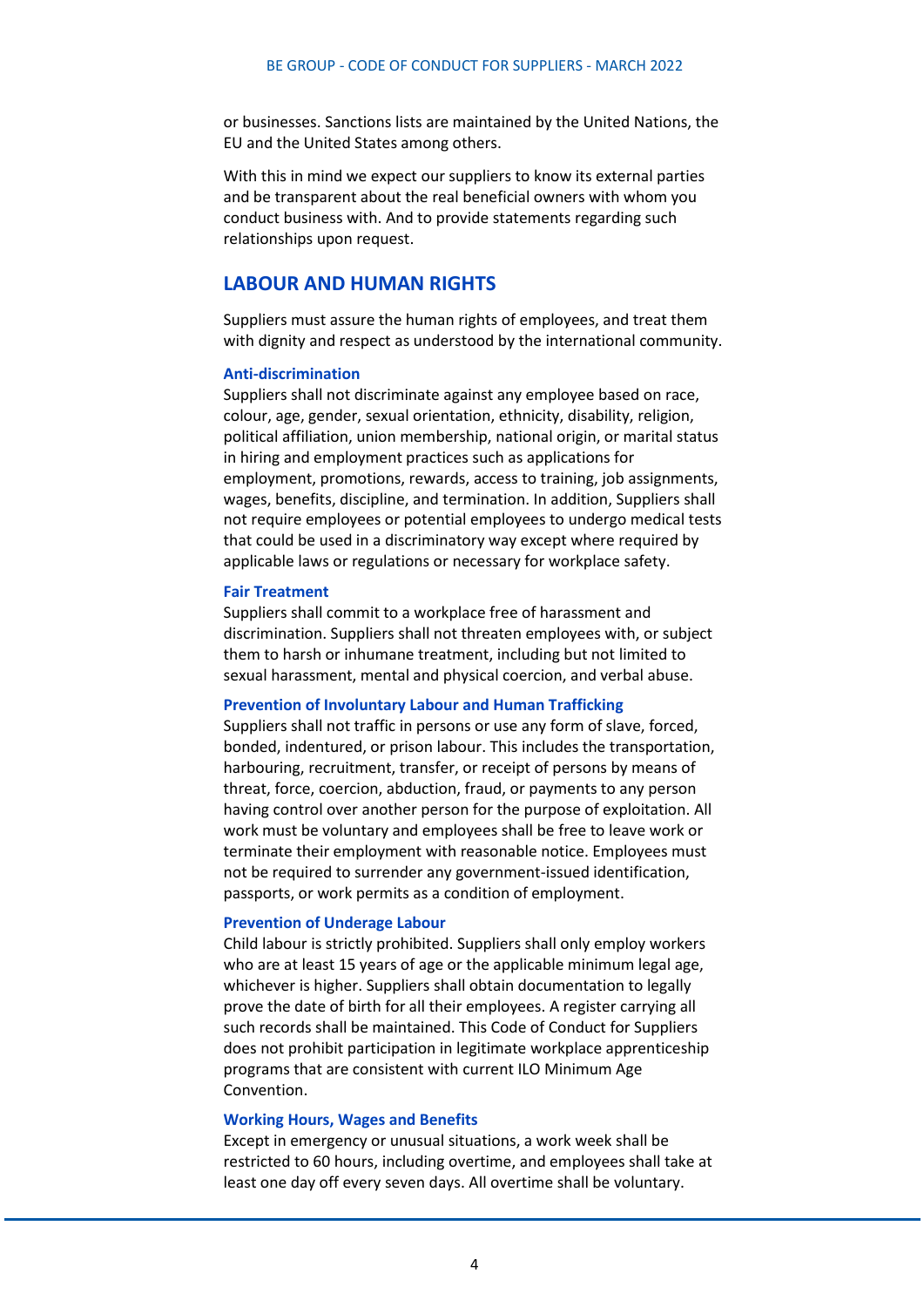Under no circumstances shall work weeks exceed the maximum permitted under applicable laws and regulations.

Suppliers shall pay all employees at least the minimum wage required by applicable laws and regulations and provide all legally mandated benefits. In addition to their compensation for regular hours of work, employees shall be compensated for overtime hours at the premium rate required by applicable laws and regulations. Suppliers shall not use deductions from wages as a disciplinary measure. Suppliers shall offer vacation time, leave periods, and holidays consistent with applicable laws and regulations. Suppliers shall maintain a transparent and reliable system for records on working hours and wages and pay employees in a timely manner and clearly convey the basis on which employees are being paid. In addition, Suppliers shall provide accident insurance covering medical treatment for work related accidents to all employees.

## **Freedom of Association**

Suppliers shall respect the right of employees to associate freely with, form, and join employees' organizations of their own choosing, seek representation, and bargain collectively, as permitted by and in accordance with applicable laws and regulations. Suppliers shall protect against acts of interference with the establishment, functioning, or administration of employees' organisations in accordance with applicable laws and regulations.

## **HEALTH AND SAFETY**

BE GROUP AB recognises that integrating sound health and safety management practices into all aspects of business is essential to maintain high morale and produce innovative products. Suppliers shall commit to creating safe working conditions and a healthy work environment for all of their employees

#### **Occupational Injury Prevention**

Physical hazards shall be eliminated where possible. Where physical hazards cannot be eliminated, Suppliers shall provide appropriate engineering controls such as physical guards, interlocks, and barriers. Where appropriate engineering controls are not possible, Suppliers shall establish appropriate administrative controls such as safe work procedures. Appropriate personal protective equipment shall, in all cases, be provided within Suppliers facilities. Employees shall not be disciplined for raising safety concerns and shall have the right to refuse unsafe working conditions without fear of reprisal until management adequately addresses their concerns.

#### **Prevention of Chemical Exposure**

Suppliers shall identify, evaluate, and control worker exposure to hazardous chemical, biological, and physical agents. Suppliers must eliminate chemical hazards where possible. Where chemical hazards cannot be eliminated, Suppliers shall provide appropriate engineering controls such as closed systems and ventilation. Where appropriate engineering controls are not possible, Suppliers shall establish appropriate administrative controls such as safe work procedures. In all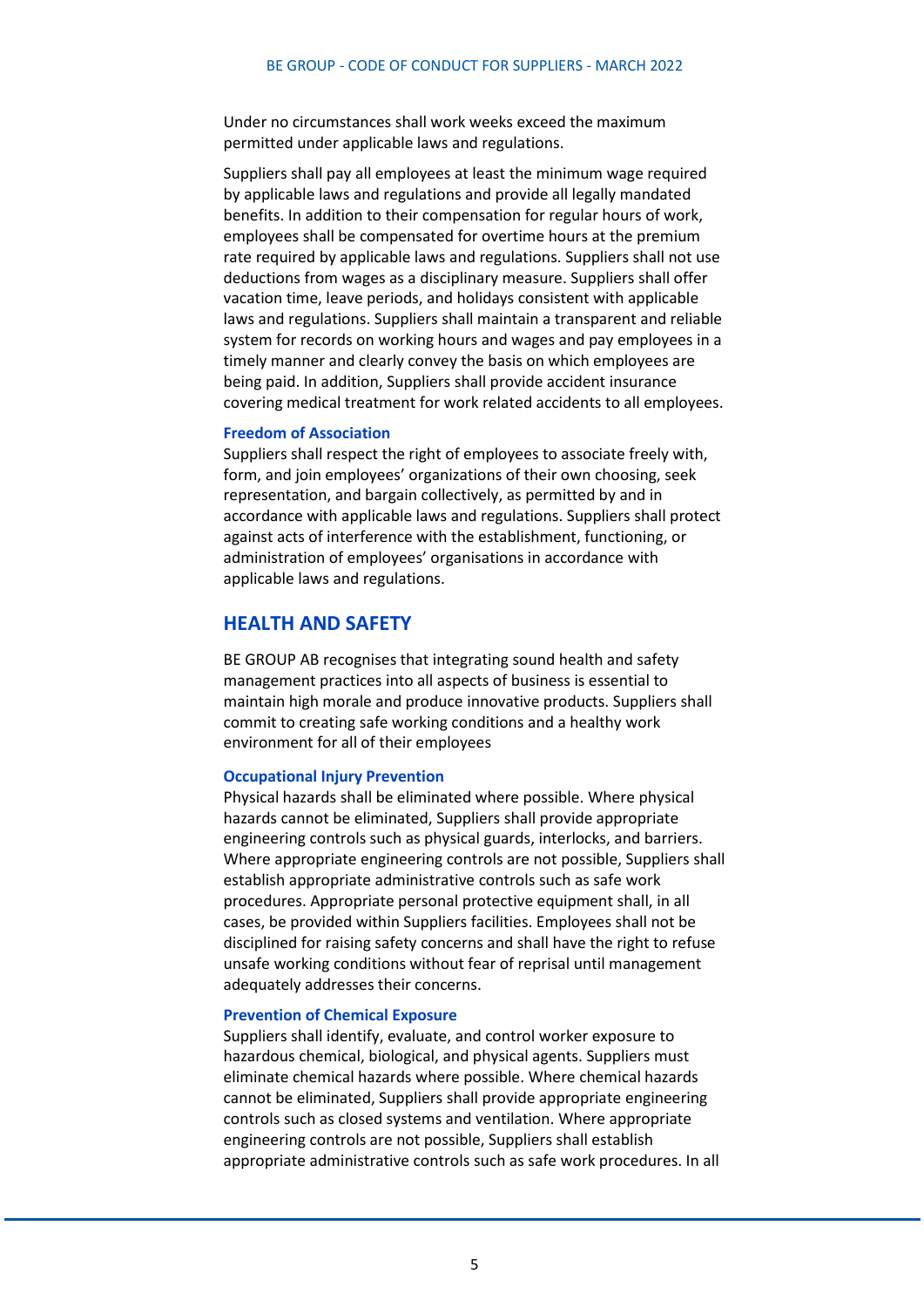cases, Suppliers shall provide employees with appropriate personal protective equipment.

#### **Emergency Prevention, Preparedness, and Response**

Suppliers shall prevent, identify, and assess emergency situations and events and minimise their impact by implementing emergency plans and response procedures, including emergency reporting, employee notification and evacuation procedures, training and drills, appropriate first-aid supplies, appropriate fire detection and suppression equipment, adequate exit facilities, and recovery plans.

#### **Occupational Safety Procedures and Systems**

Suppliers shall establish procedures and systems to manage, track, and report occupational injury and illness. Such procedures and systems shall encourage employee reporting, classify and record injury and illness cases, investigate cases and implement corrective actions to eliminate their causes, provide necessary medical treatment, and facilitate return of employees to work.

#### **Ergonomics**

Suppliers shall identify, evaluate, control and reduce employee exposure to physically demanding tasks or environments, including manual material handling, heavy lifting, prolonged standing, highly repetitive or forceful assembly tasks, loud noise and poor light.

#### **Housing and Dining**

Employees shall be provided with clean toilet facilities, drinkable water, and sanitary food preparation, storage and eating facilities. Dormitories provided to employees by the Suppliers shall be clean and safe and provide adequate emergency entrance, adequate heat and ventilation, reasonable personal space, and reasonable entry and exit privileges.

#### **Health and Safety Communication**

In order to foster a safe work environment, Suppliers shall provide employees with appropriate workplace health and safety information and training, including written health and safety information and warnings, in the primary language of the employees. Suppliers shall post, in the primary language of its employees, Material Safety Data Sheets for any hazardous or toxic substances used in the workplace, and properly train employees who will come into contact with such substances in the workplace. Records of the training shall be kept including names of participants, dates of the training and an overview of the training content.

#### **Employee Health and Safety Committees**

Suppliers are encouraged to initiate and support employee health and safety committees to enhance ongoing health and safety education and to encourage employee input regarding health and safety issues in the workplace.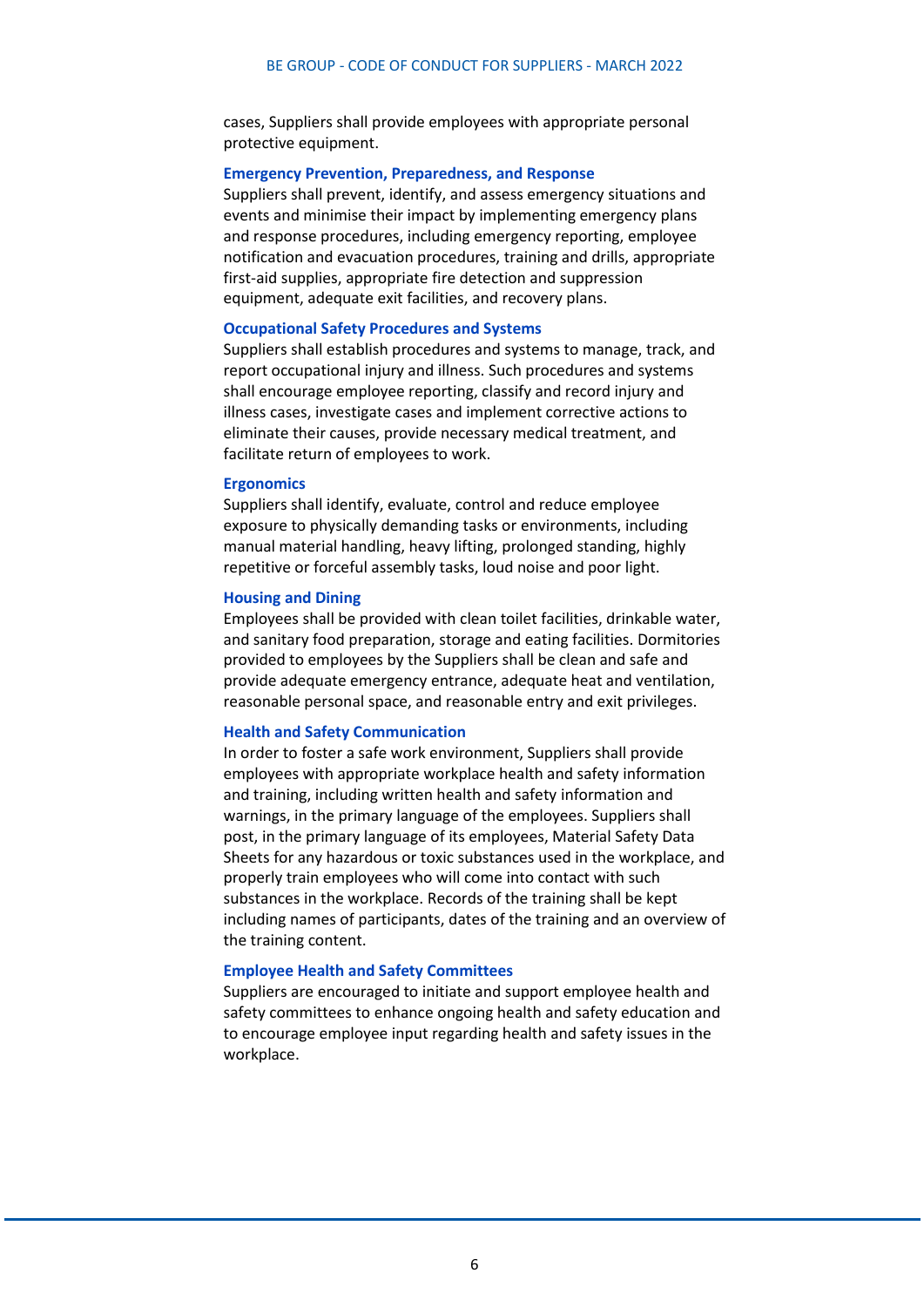## **ENVIRONMENT**

At BE GROUP AB, environmental considerations are an integral part of our business practices. Suppliers shall commit to reducing the environmental impact of their designs, manufacturing processes, and waste emissions.

#### **Substance of Concern Management and Restrictions**

Suppliers shall comply with any applicable laws and regulations such as REACH and RoHS prohibiting or restricting the use or handling of specific substances. To ensure safe handling, movement, storage, recycling, reuse, and disposal, Suppliers shall identify, manage and list Substances of Concern as required by each BE GROUP AB entity (any presence of such substances shall be reported via prescribed reply form) and comply with applicable labelling laws and regulations for design, manufacturing, recycling and disposal.

#### **Waste Management**

Suppliers manage and dispose of hazardous and non-hazardous waste generated from operations as required by applicable laws and regulations.

#### **Wastewater and Stormwater Management**

Suppliers shall monitor, control, and treat wastewater generated from operations before discharge as required by applicable laws and regulations. Suppliers shall take appropriate precautions to prevent contamination of stormwater runoff from their facilities.

#### **Air Emissions Management**

Suppliers shall characterize, monitor, control, and treat air emissions of volatile organic compounds, corrosives, particulates, ozone-depleting chemicals, and combustion by-products generated from operations, as required by applicable laws and regulations, before discharge.

#### **Ground Contamination**

Suppliers shall ensure compliance with applicable laws and regulations regarding ground contamination. Suppliers shall investigate and assess the possible risks of ground contamination, due to previous or ongoing activities on the site.

#### **Environmental Permits and Reporting**

Suppliers must obtain, maintain, and keep current all required environmental permits (for example, discharge monitoring) and registrations and follow the operational and reporting requirements of such permits.

#### **Pollution Prevention and Resource Reduction**

Suppliers must endeavour to reduce or eliminate wastewater, solid waste, and air emissions, including energy-related indirect air emissions and substances of concern in articles, by implementing appropriate conservation measures in their production, maintenance, and facilities processes, and by recycling, reusing, or substituting materials. BE GROUP AB recognises that integrating sound health and safety management practices into all aspects of business is essential to maintain high morale and produce innovative products. Suppliers shall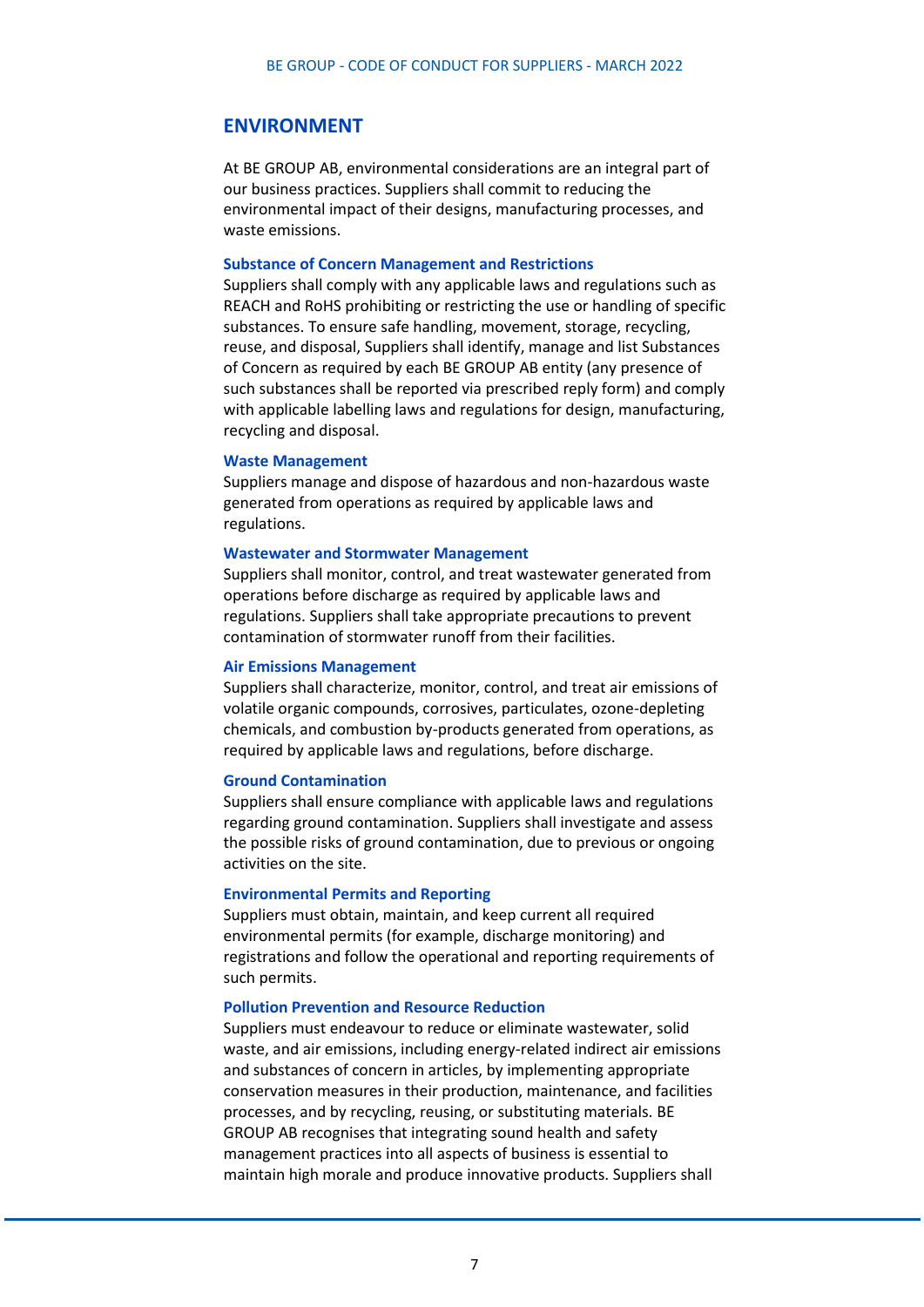commit to creating safe working conditions and a healthy work environment for all of their employees.

#### **Energy Efficiency**

Suppliers must endeavour to use energy more efficiently and avoid energy waste. BE GROUP AB encourage setting energy efficiency targets and to monitor power and energy consumption, adopt management practices, switching off equipment not needed, and reducing energy consumption where possible. ISO 50001 certifications will add to the positive evaluation of Suppliers but are not mandatory.

Suppliers shall proactively support BE GROUP AB in developing energy efficient products and solutions. and reducing carbon emissions of our products in the use phase.

Indirect material Suppliers shall proactively offer to BE GROUP AB their more energy efficient products and solutions to enable BE GROUP AB to lower its energy consumption and carbon emissions. Energy efficiency will increasingly become a selection criterion alongside quality, price and time of delivery.

## **ANTI-CORRUPTION AND ETHICS**

Suppliers must be committed to the highest standards of ethical conduct when dealing with employees, suppliers, and customers.

#### **Anti-Corruption and Business Integrity**

Suppliers shall not violate any international anti-corruption conventions, and applicable anti-corruption laws and regulations of the countries in which they operate, and shall not engage in any form of bribery or corruption, including without limitation extortion, embezzlement or fraud in any form. Suppliers must uphold fair business standards in advertising, sales, and competition. Suppliers shall maintain a high ethical standard, above all in accordance with this Code of Conduct for Suppliers and good business practice. Suppliers shall avoid conflicts of interest that may compromise the supplier's credibility in BE GROUP AB or other exterior parties' confidence in BE GROUP AB. An example of such conflicts of interest may be if the Supplier is a member of an association whose core values are contrary to those of BE GROUP AB.

#### **Fair Competition**

BE GROUP AB believes fair competition benefits BE GROUP AB, our stakeholders and society as it drives efficiency and innovation, which are the basis of a well-functioning market economy. We are committed to fair competition and do not tolerate any violation of antitrust laws, competition laws or related regulations.

#### **Sourcing of Minerals**

Suppliers shall exercise due diligence and comply with any applicable laws and regulation on the source of minerals, including conflict minerals and source of minerals from the Central African region, contained in its products on its entire supply chain and make their measures available upon request.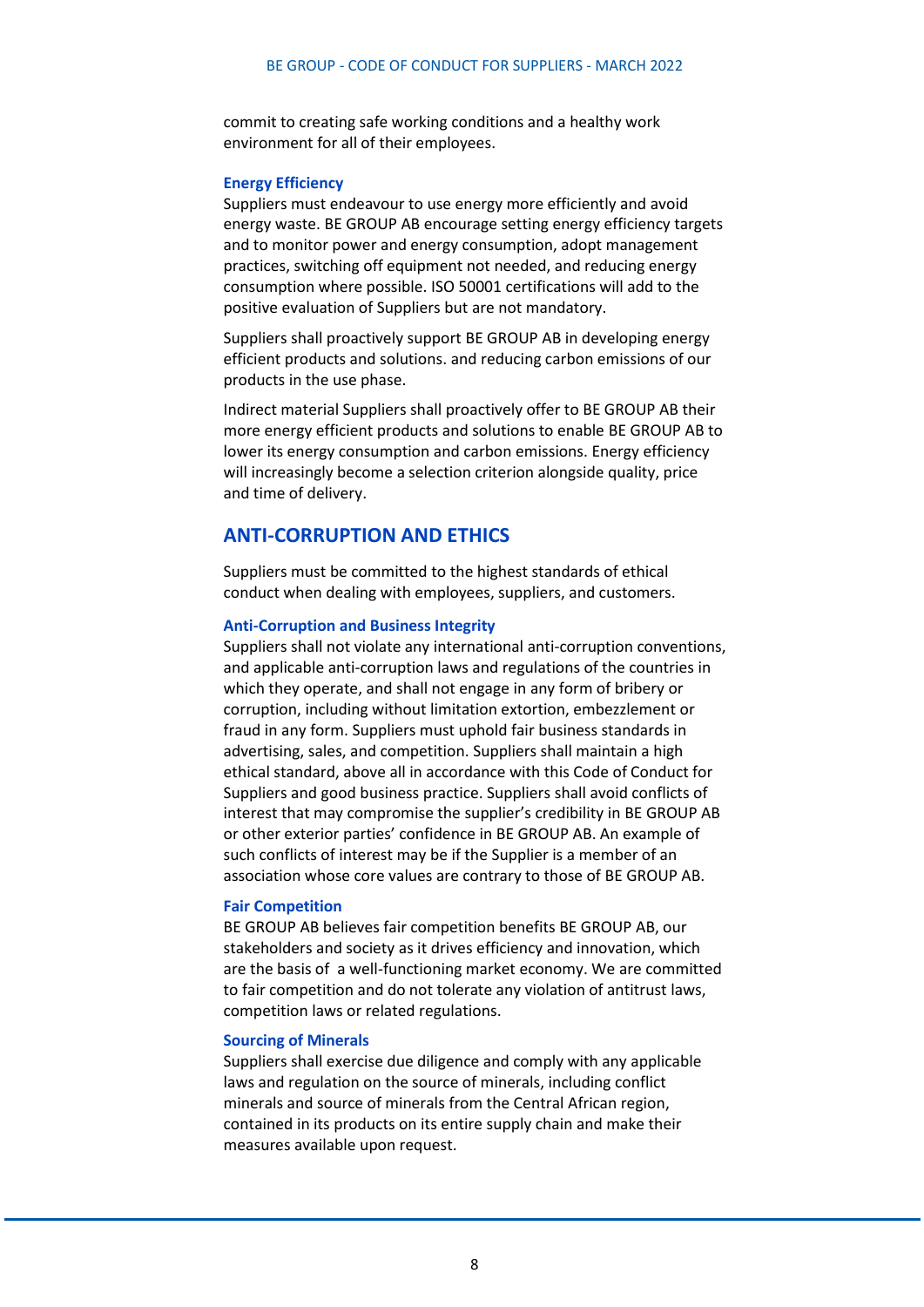#### **Gifts and Hospitality**

Suppliers are expected not to give or receive improper benefits or benefits that may be regarded as improper remuneration in order to obtain, retain or direct business or in order to secure any other improper advantage in the supplier's business with BE GROUP AB. Such improper benefits (bribes, etc.) comprise among others cash, items, pleasure trips, extravagant meals and other similar benefits or services.

A benefit must comply with the following requirements:

- The benefit must be permitted by local laws, regulations and policies.
- The benefit must have a clear and legitimate business purpose.
- It must not be provided in exchange for an improper advantage.
- The nature, value and frequency of the benefit must be appropriate to the occasion on which it is given.
- The benefit must be provided in a transparent manner.
- It is the responsibility of the supplier to assure that any such gift is in compliance with applicable laws and regulations

#### **Disclosure of Information**

Suppliers must accurately record and disclose information regarding their business activities, structure, financial situation, and performance in accordance with applicable laws and regulations and prevailing industry practices.

#### **Whistle-blower Protection and Anonymous Complaints**

Suppliers shall provide a complaint mechanism for employees to report workplace complaints and compliance violations in accordance with local laws and regulations. The protection and confidentiality of whistle-blowers shall be ensured and retaliation shall be prohibited.

#### **Community Engagement**

Suppliers are encouraged to engage the community to help foster social and economic development and to contribute to the sustainability of the communities in which they operate.

#### **Data Privacy**

Data privacy shall be respected and be handled in accordance with applicable laws and regulations.

#### **Intellectual Property and Confidentiality**

Intellectual property rights shall be respected. Suppliers must safeguard and only make appropriate use of confidential information. The transfer of technology and know-how must be one in a manner that protects intellectual property rights.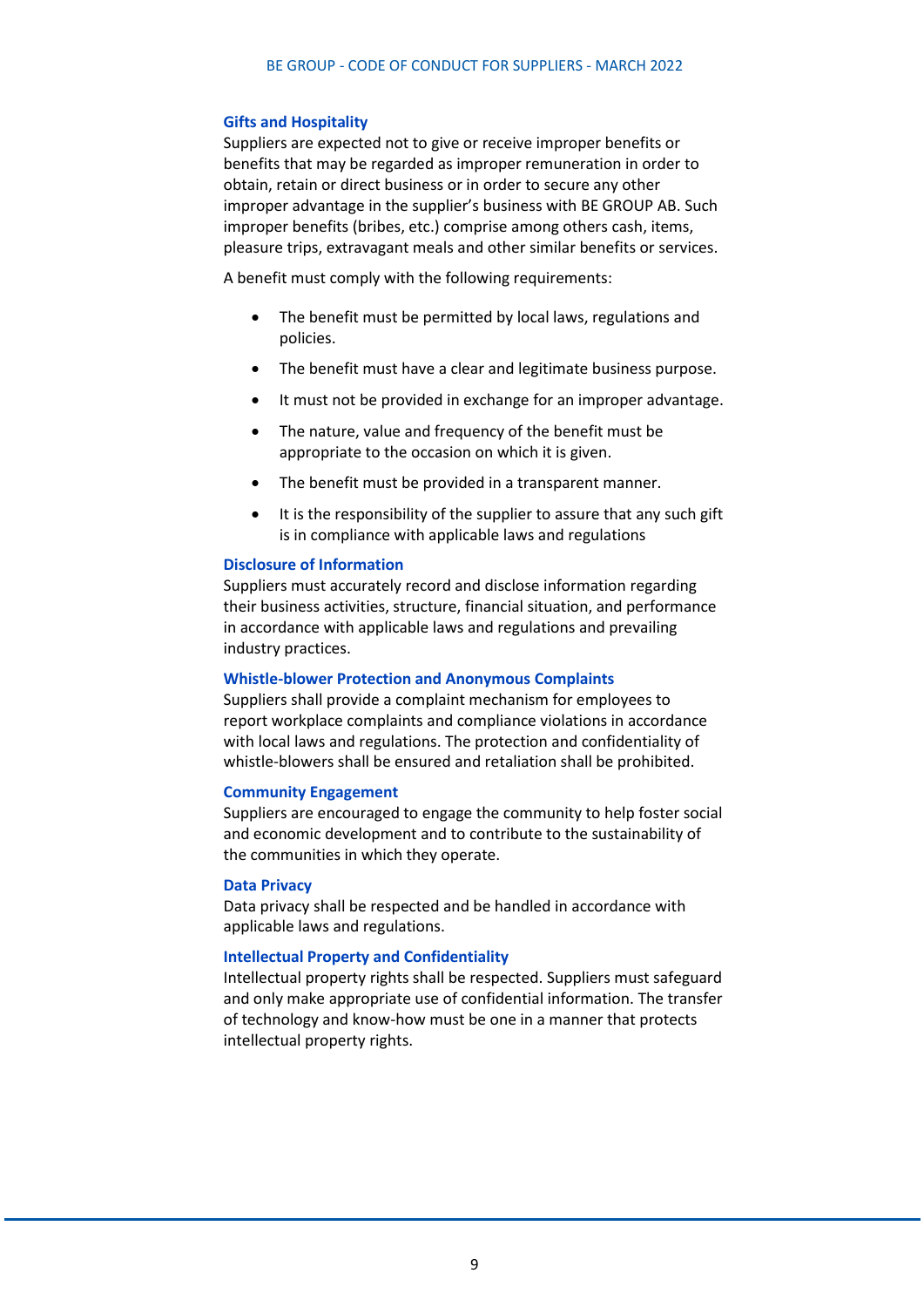## **MANAGEMENT COMMITMENT**

Suppliers must adopt or establish a management system designed to ensure compliance with this Code of Conduct for Suppliers and applicable laws and regulations; identify and mitigate related operational risks; and facilitate continuous improvement. ISO 14001, ISO 9001, ISO 18001/45001, and Audit Scheme (EMAS) may be useful resources. The management commitment should contain the following elements:

A corporate social and environmental responsibility statement affirming the Supplier's commitment to compliance and continuous improvement, to be posted in the primary local language at all of the Supplier's worksites.

#### **Management Accountability and Responsibility**

Clearly identified company representatives responsible for ensuring implementation and periodic review of the status of the Supplier's management systems.

• *Risk Assessment and Management* - A process to identify environmental, health and safety, business ethics, labour, human rights, and legal compliance risks associated with their operations; determine the relative significance of each risk; and implement appropriate procedures and controls to mitigate the identified risks.

• *Performance Objectives with Implementation Plans and Measures* - Written standards, performance objectives, targets, and implementation plans, including a periodic assessment of the Supplier's performance against those objectives.

• *Audits and Assessments* - Periodic evaluations in place to ensure that the Supplier, its subcontractors, and its next-tier Suppliers are complying with applicable laws and regulations.

#### **Documentation and Records**

Suppliers shall have processes to identify, monitor, and understand applicable laws and regulations and the additional requirements imposed by this Code of Conduct for Suppliers. Suppliers shall obtain, maintain, and keep records to ensure regulatory compliance and conformity to this Code of Conduct for Suppliers, with appropriate confidentiality measures to protect privacy.

#### **Training and Communication**

Suppliers shall have programs in place for training employees to implement their policies and procedures and to fulfil improvement objectives.

Suppliers shall have a process for communicating clear and accurate information about their performance, practices, and expectations to its employees, suppliers and customers.